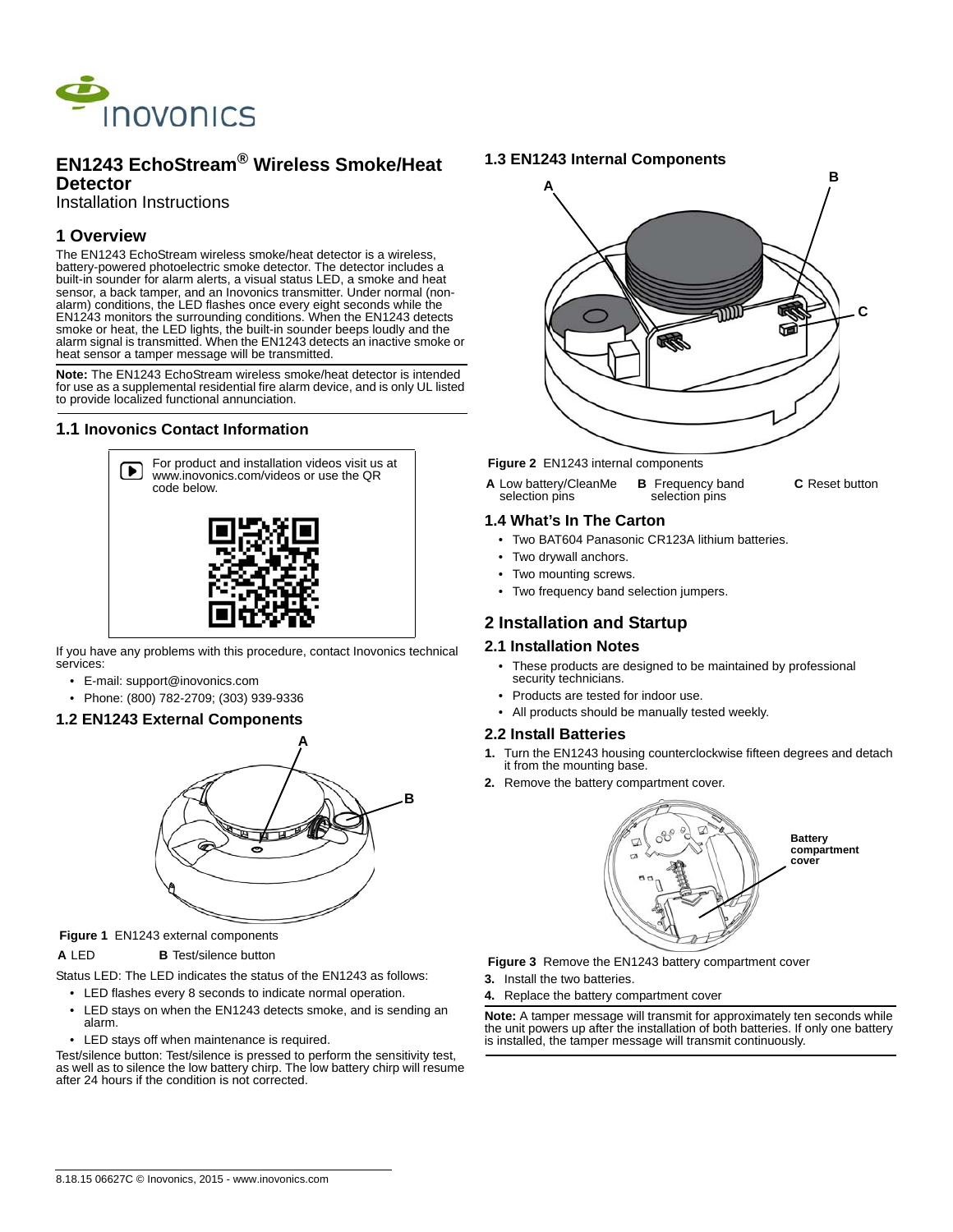### **2.3 Open the Housing**

**5.** Using a small screwdriver to press the sensor cap's release tab, apply downward pressure to dislodge the cap.



 **Figure 4** Remove the EN1243 cap

**6.** Holding the bottom lip of the EN1243 housing, place both thumbs on either side of the optical chamber and push down to detach the EN1243 housing.



 **Figure 5** Push down on the optical chamber

### **2.4 Select the Frequency Band**

EchoStream products are able to use a range of radio frequencies, and must be configured for your geographic area. This product ships with a default frequency range of 902-928 MHz for use in North America. If you are using the product in North America, skip to 2.5, "Set CleanMe®/Low Battery Reporting"; if you are using the product in Australia or New Zealand, you will need to configure the transmitter.

- **7.** Place a selection jumper on the frequency band selection pins appropriate to your geographic area.
	- Place the jumper on the right two pins, marked NZ, to set the frequency range to 921-928 MHz for New Zealand
	- Place the jumper on the left two pins, marked AUS, to set the frequency range to 915-928 MHz for Australia.
- **8.** Press the reset button to complete configuration.

**Caution:** When pressing the reset button, make sure you don't also touch the frequency band selection pins. Touching the frequency band selection pins while pressing the reset button can inadvertently set the device to the wrong frequency band.

# **2.5 Set CleanMe®/Low Battery Reporting**

At the factory, the jumper on the low battery/CleanMe selection pins is installed at the Low Bat position. This combines the low battery signal with a signal indicating the detector needs cleaning, reporting either condition as a low battery. If you want to use this combined condition indication, skip to 2.6, "Register the EN1243".

If multiple indication is desired so that the low battery and CleanMe are reported as separate conditions, enable wireless reporting of the CleanMe status.

**9.** To enable CleanMe reporting as a separate condition, move the jumper on the Low Bat/Clean selection pins to the Clean position.



**Figure 6** Move the jumper to the right two Clean pins **10.** Press the reset button.

**Note:** CleanMe/Low battery messages are suppressed when an alarm is being transmitted.

**Note:** Even if CleanMe notification is disabled, the sensitivity test will still indicate detector condition.

### **2.6 Register the EN1243**

The EN1243 must be registered to function in your EchoStream system. Refer to your receiver, network coordinator or control panel manual for registration instructions. Inovonics recommends all EchoStream transmitters be supervised.

**11.** When prompted, press the EN1243 reset button to complete registration

### **2.7 Mount the EN1243**

- **12.** Replace the EN1243 housing.
- **13.** Replace the EN1243 sensor cap.
- **14.** Use the provided anchors and screws to mount the EN1243's mounting base, paying careful consideration to the following best practices:

**Caution:** Regulations pertaining to smoke detector installations vary. For more information, contact your local fire department or local authority having jurisdiction.

- Install a minimum of two smoke detectors in any household.
- Put a smoke detector in the hallway outside of every bedroom area.
- Put a smoke detector on every level of a multi-level residence.
- In rooms with sloped ceilings, install smoke detectors 0.9m (3 feet) measured down from the highest point of the ceiling.
- Install basement detectors on the ceiling as close to the center of the room as possible. If this is not practical, install on the ceiling no closer than 10cm (4 inches) from any wall or corner.
- If ceiling mounting is not practical, install on an inside wall between 10 an 15cm (4 and 6 inches) from the ceiling.
- Put smoke detectors at both ends of a bedroom hallway if the hallway is more than 9m (30 feet) long. Large rooms over 84 square meters (900 square feet) require more than a single detector.
- Areas with rough ceilings or short, transom-type walls coming down from the ceiling require additional smoke detectors.
- Install second-floor smoke detectors on the ceiling at the top of the first-to-second floor stairwell. Be sure that no door or other obstruction blocks the path of smoke to the detector.

#### Do not locate detectors:

- To a drop ceiling tile; mount it to a metal runner.
- In or near areas such as kitchens or garages, where smoke or vehicle exhausts normally occur (protect these areas with heat-detection only devices, not with smoke detectors); near furnaces, hot water heaters, or gas space heaters.
- In damp or very humid areas, or next to bathrooms with showers. Install detectors at least 1.5m (5 feet) away from bathrooms.
- In very cold or very hot areas.
- In dusty, dirty, or insect infested areas.
- Near fresh air inlets or returns or excessively drafty areas. Air conditioners, heater, fans, and fresh air intakes and returns can drive smoke away from smoke detectors.